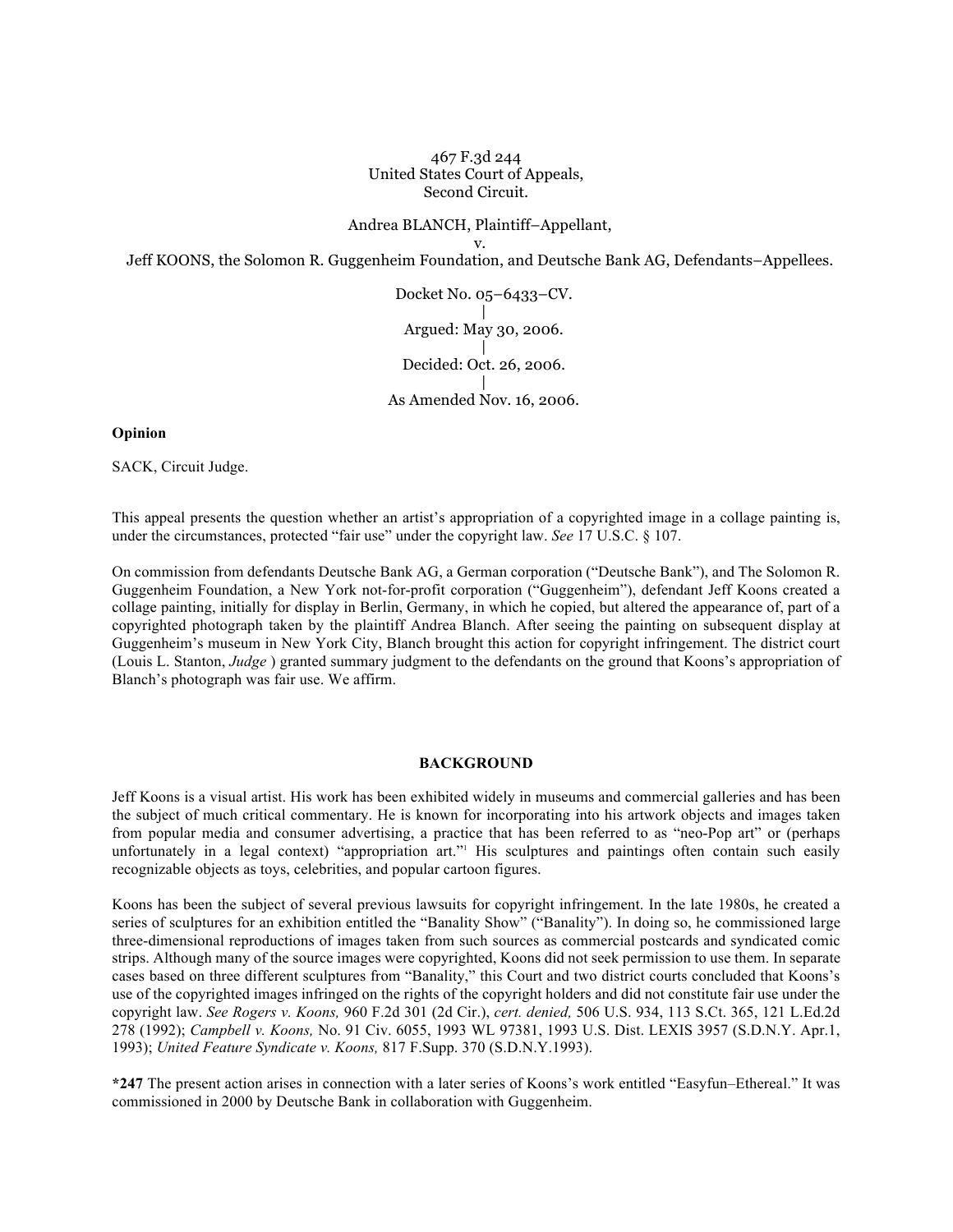Deutsche Bank and Guggenheim have jointly established the "Deutsche Guggenheim Berlin," an art exhibition space housed in a Deutsche Bank building in Berlin, Germany. Under their collaboration agreement, Deutsche Bank provides space, underwrites exhibition expenses, and pays for the commission of new works of art. Guggenheim curates the exhibitions and advises as to which work should be commissioned. Pursuant to a separate agreement, Deutsche Bank donates a fifty percent interest in each commissioned work to Guggenheim.

#### *Koons's Painting*

To create the "Easyfun–Ethereal" paintings, Koons culled images from advertisements or his own photographs, scanned them into a computer, and digitally superimposed the scanned images against backgrounds of pastoral landscapes. He then printed color images of the resulting collages for his assistants to use as templates for applying paint to billboard-sized, 10′ x 14′ canvasses. The "Easyfun–Ethereal" paintings, seven in all, were exhibited at the Deutsche Guggenheim Berlin from October 2000 to January 2001.

One of the "Easyfun–Ethereal" paintings, "Niagara," is the subject of this action. Like the other paintings in the series, "Niagara" consists of fragmentary images collaged against the backdrop of a landscape. The painting depicts four pairs of women's feet and lower legs dangling prominently over images of confections—a large chocolate fudge brownie topped with ice cream, a tray of donuts, and a tray of apple danish pastries—with a grassy field and Niagara Falls in the background. The images of the legs are placed side by side, each pair pointing vertically downward and extending from the top of the painting approximately two-thirds of the way to the bottom. Together, the four pairs of legs occupy the entire horizontal expanse of the painting. A black-and-white reproduction of "Niagara" is included in the Appendix to this opinion.

In an affidavit submitted to the district court, Koons states that he was inspired to create "Niagara" by a billboard he saw in Rome, which depicted several sets of women's lower legs. By juxtaposing women's legs against a backdrop of food and landscape, he says, he intended to "comment on the ways in which some of our most basic appetites—for food, play, and sex—are mediated by popular images." Koons Aff., dated June 10, 2005, at ¶ 10. "By recontextualizing these fragments as I do, I try to compel the viewer to break out of the conventional way of experiencing a particular appetite as mediated by mass media." *Id.*

### *Blanch's Photograph*

Koons drew the images in "Niagara" from fashion magazines and advertisements. One of the pairs of legs in the painting was adapted from a photograph by the plaintiff Andrea Blanch, an accomplished professional fashion and portrait photographer. During her career of more than twenty years, Blanch has published her photographs in commercial magazines, including *Details, G.O., Vogue,* and *Allure;* in photography periodicals and collections; and in advertisements for clients selling products under such widely recognized names as Revlon, Universal Films, Johnny Walker, and Valentino. She is also the author of a book of photographs and interviews entitled *Italian Men: Love & Sex.*

The Blanch photograph used by Koons in "Niagara" appeared in the August 2000 **\*248** issue of *Allure* magazine. Entitled "Silk Sandals by Gucci" (" 'Silk Sandals' "), it depicts a woman's lower legs and feet, adorned with bronze nail polish and glittery Gucci sandals, resting on a man's lap in what appears to be a first-class airplane cabin. The legs and feet are shot at close range and dominate the photograph. *Allure* published "Silk Sandals" as part of a sixpage feature on metallic cosmetics entitled "Gilt Trip." A black-and-white reproduction of the photograph is also in the Appendix.

Blanch photographed "Silk Sandals" at a "shoot" organized by Condé Nast Publications, *Allure* 's publisher. According to Blanch's deposition testimony, Paul Cavaco, the creative director of *Allure,* suggested the model, sandals, and nail polish to be used in the photograph. Blanch participated in their selection and retained control over the camera, the film, the lighting, and the composition of the photographs. She testified that it was her idea to use an airplane interior as a backdrop and to place the female model's feet on the male model's lap. She explained that she wanted to "show some sort of erotic sense[;] ... to get ... more of a sexuality to the photographs." Blanch Dep., March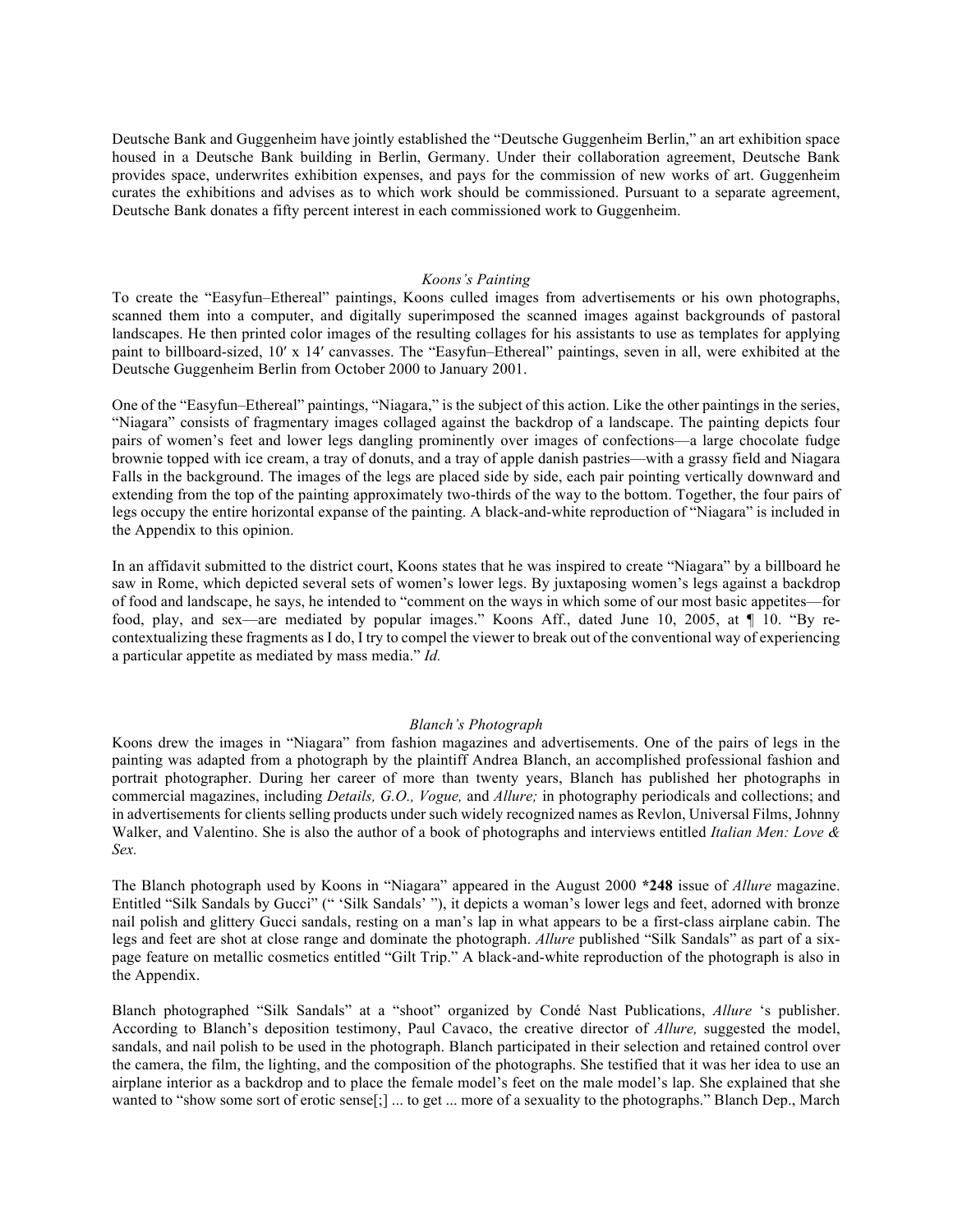### *Koons's Use of Blanch's Photograph*

While working on the "Easyfun–Ethereal" series, Koons saw "Silk Sandals" in *Allure.* According to Koons, "certain physical features of the legs [in the photograph] represented for me a particular type of woman frequently presented in advertising." He considered this typicality to further his purpose of commenting on the "commercial images ... in our consumer culture." Koons Aff. at ¶ 10.

Koons scanned the image of "Silk Sandals" into his computer and incorporated a version of the scanned image into "Niagara." He included in the painting only the legs and feet from the photograph, discarding the background of the airplane cabin and the man's lap on which the legs rest. Koons inverted the orientation of the legs so that they dangle vertically downward above the other elements of "Niagara" rather than slant upward at a 45–degree angle as they appear in the photograph. He added a heel to one of the feet and modified the photograph's coloring. The legs from "Silk Sandals" are second from the left among the four pairs of legs that form the focal images of "Niagara." Koons did not seek permission from Blanch or anyone else before using the image.

#### *The Parties' Economic Gains and Losses*

Deutsche Bank paid Koons \$2 million for the seven "Easyfun–Ethereal" paintings. Koons reports that his net compensation attributable to "Niagara" was \$126,877. Deutsche Bank received gross revenues of approximately \$100,000 from the exhibition of the "Easyfun–Ethereal" paintings at the Deutsche Guggenheim Berlin, a total that includes admission fees and catalogue and postcard sales. The record does not reflect Deutsche Bank's expenses for that exhibition other than the commission of the paintings.

The subsequent exhibition of the paintings at the Solomon R. Guggenheim Museum in New York sustained a net loss, although when profits from catalogue and postcard sales are taken into account, Guggenheim estimates that it earned a profit of approximately \$2,000 from "Niagara."2 In 2004, the auction house Sotheby's reportedly appraised "Niagara" at \$1 million. **\*249** The work has not, however, been sold, nor does the record indicate that it or any other painting commissioned by Deutsche Bank has been offered for sale or been the subject of a bid.

*Allure* paid Blanch \$750 for "Silk Sandals." Although Blanch retains the copyright to the photograph, she has neither published nor licensed it subsequent to its appearance in *Allure.* Indeed, Blanch does not allege that she has ever licensed any of her photographs for use in works of graphic art or other visual art. At her deposition, Blanch testified that Koons's use of the photograph did not cause any harm to her career or upset any plans she had for "Silk Sandals" or any other photograph in which she has rights. She also testified that, in her view, the market value of "Silk Sandals" did not decrease as the result of Koons's alleged infringement.

### *This Lawsuit*

After the initial exhibition of the "Easyfun–Ethereal" painting at the Deutsche Guggenheim Berlin, "Niagara" was exhibited in other museums and public galleries. Blanch did not see the painting until it was on display at the Guggenheim Museum in New York during the summer of 2002. On October 10, 2003, she filed this lawsuit asserting that Koons infringed her copyright in "Silk Sandals" in violation of the Copyright Act of 1976, 17 U.S.C. § 101 *et seq.* On August 20, 2004, Blanch amended her complaint to add Deutsche Bank and Guggenheim as defendants and later served them with the amended complaint. She alleges that they "participated in, facilitated, and caused the acts of infringement by Koons" by commissioning the work despite knowing, based on Koons's history with, among other things, the "Banality" cases, that Koons was likely to infringe the copyrights of others. First Am. Compl. ¶ 15.

On November 1, 2005, the district court granted summary judgment to the defendants. The court concluded that Koons's "Niagara" did not infringe Blanch's "Silk Sandals" because its use of the image from "Silk Sandals" constituted fair use. *See Blanch v. Koons,* 396 F.Supp.2d 476 (S.D.N.Y.2005). Considering the four non-exclusive statutory factors upon which a fair-use determination is made, *see* 17 U.S.C. § 107, the court determined that: (1) the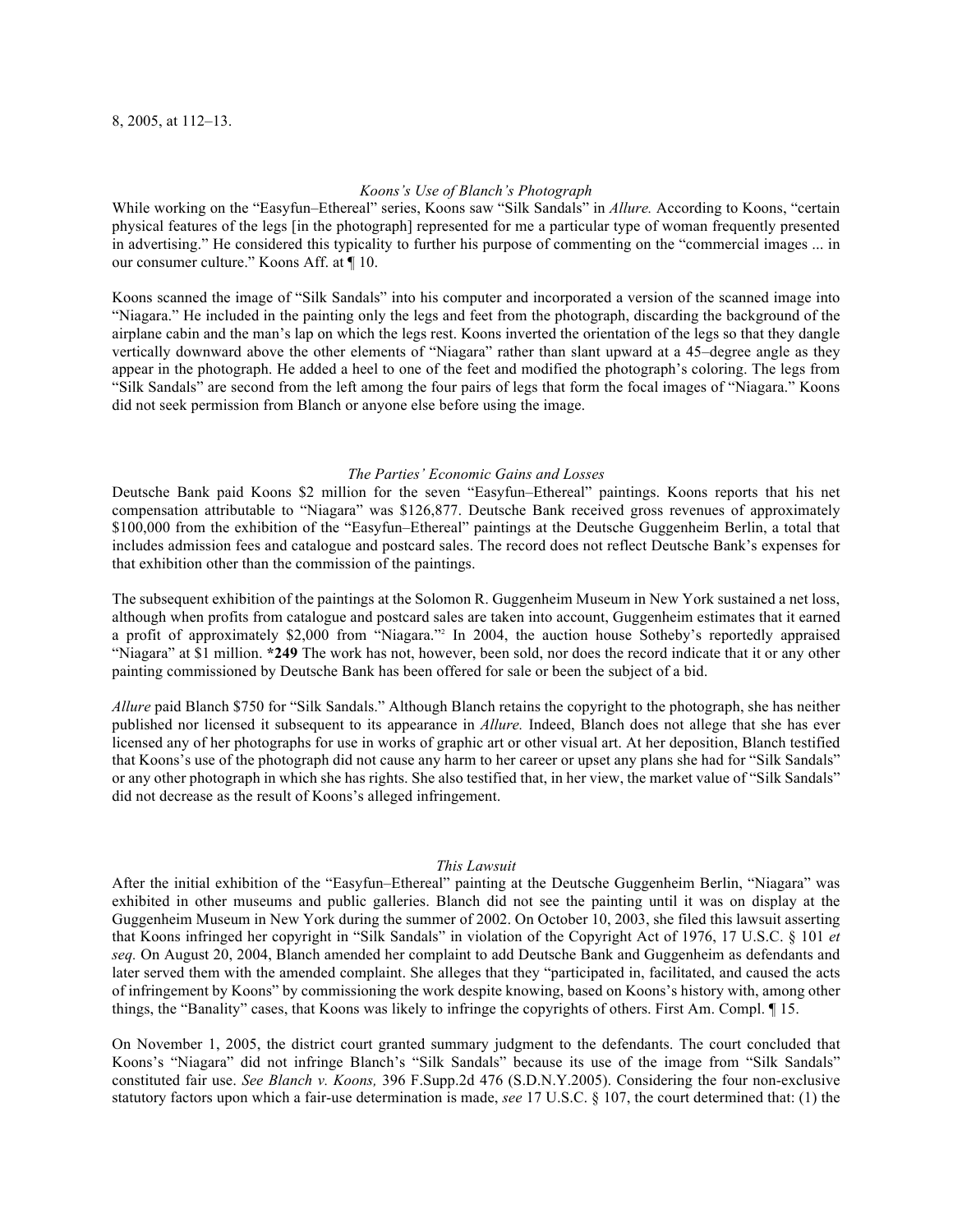purpose and character of Koons's use was "transformative" and therefore favored by copyright law, *see Blanch,* 396 F.Supp.2d at 480–81; (2) Blanch's copyrighted work was "banal rather than creative," and therefore the nature of the copyrighted work weighed in favor of the defendants, *see id.* at 481–82; (3) although the women's legs are the "focal point of interest" in Blanch's photograph, the image is of limited originality, so the statutory factor concerning "the amount and substantiality of the portion used in relation to the copyrighted work as a whole," was neutral between the parties, *id.* at 482 (citing 17 U.S.C. § 107(3)); and (4) Blanch's photograph could not have captured the market occupied by "Niagara," so that the final factor, the effect of the use upon the potential market for the copyrighted work, favored the defendants, *see id.* Based on its conclusion that, as a matter of law, each of the statutory factors concerning fair use either favored the defendants or was neutral between the parties, the court concluded that the defendants were entitled to summary judgment.

Blanch appeals.

### **DISCUSSION**

### I. Standard of Review

We review a district court's grant of summary judgment de novo. *See Tenenbaum v. Williams,* 193 F.3d 581, 593 (2d Cir.1999), *cert. denied,* **\*250** 529 U.S. 1098, 120 S.Ct. 1832, 146 L.Ed.2d 776 (2000). Summary judgment should be granted if "there is no genuine issue as to any material fact and ... the moving party is entitled to a judgment as a matter of law." Fed.R.Civ.P. 56(c). "Although '[f]air use is a mixed question of law and fact,' this court has on a number of occasions resolved fair use determinations at the summary judgment stage where ... there are no genuine issues of material fact." *Castle Rock Entm't, Inc. v. Carol Publ'g Group, Inc.,* 150 F.3d 132, 137 (2d Cir.1998) (quoting *Harper & Row, Publishers, Inc. v. Nation Enters.,* 471 U.S. 539, 560, 105 S.Ct. 2218, 85 L.Ed.2d 588 (1985) (other internal quotation marks and citation omitted)).

### II. Fair Use

The Supreme Court, in its landmark decision addressing the fair-use defense, *Campbell v. Acuff–Rose Music, Inc.,* 510 U.S. 569, 114 S.Ct. 1164, 127 L.Ed.2d 500 (1994), remarked: "From the infancy of copyright protection, some opportunity for fair use of copyrighted materials has been thought necessary to fulfill copyright's very purpose, 'To promote the Progress of Science and useful Arts.' " *Id.* at 575, 114 S.Ct. 1164 (quoting U.S. Const., Art. I, § 8, cl. 8).

As Judge Leval observed in his seminal law review article on the subject, the law of copyright "is intended to motivate the creative activity of authors and inventors by the provision of a special reward .... The monopoly created by copyright thus rewards the individual author in order to benefit the public." Pierre N. Leval, *Toward a Fair Use Standard,* 103 Harv. L.Rev. 1105, 1108 (1990) (quoting *Harper & Row,* 471 U.S. at 545–46, 105 S.Ct. 2218) (ellipsis in original; internal quotation marks and footnote omitted). At the same time, though, "excessively broad protection would stifle, rather than advance, the [law's] objective." *Id.* at 1109. "Monopoly protection of intellectual property that impeded referential analysis ... would strangle the creative process." *Id.* at 1108. Fair use should therefore be perceived as an "integral part of copyright, whose observance is necessary to achieve the objectives of that law." *Id.* at 1107.

Copyright law thus must address the inevitable tension between the property rights it establishes in creative works, which must be protected up to a point, and the ability of authors, artists, and the rest of us to express them— or ourselves by reference to the works of others, which must be protected up to a point. The fair-use doctrine mediates between the two sets of interests, determining where each set of interests ceases to control.

The fair-use doctrine was first codified in the Copyright Act of 1976, which describes four non-exclusive factors that must be considered in determining fair use.

[T]he fair use of a copyrighted work ... for purposes such as criticism, comment, news reporting, teaching (including multiple copies for classroom use), scholarship, or research, is not an infringement of copyright. In determining whether the use made of a work in any particular case is a fair use the factors to be considered shall include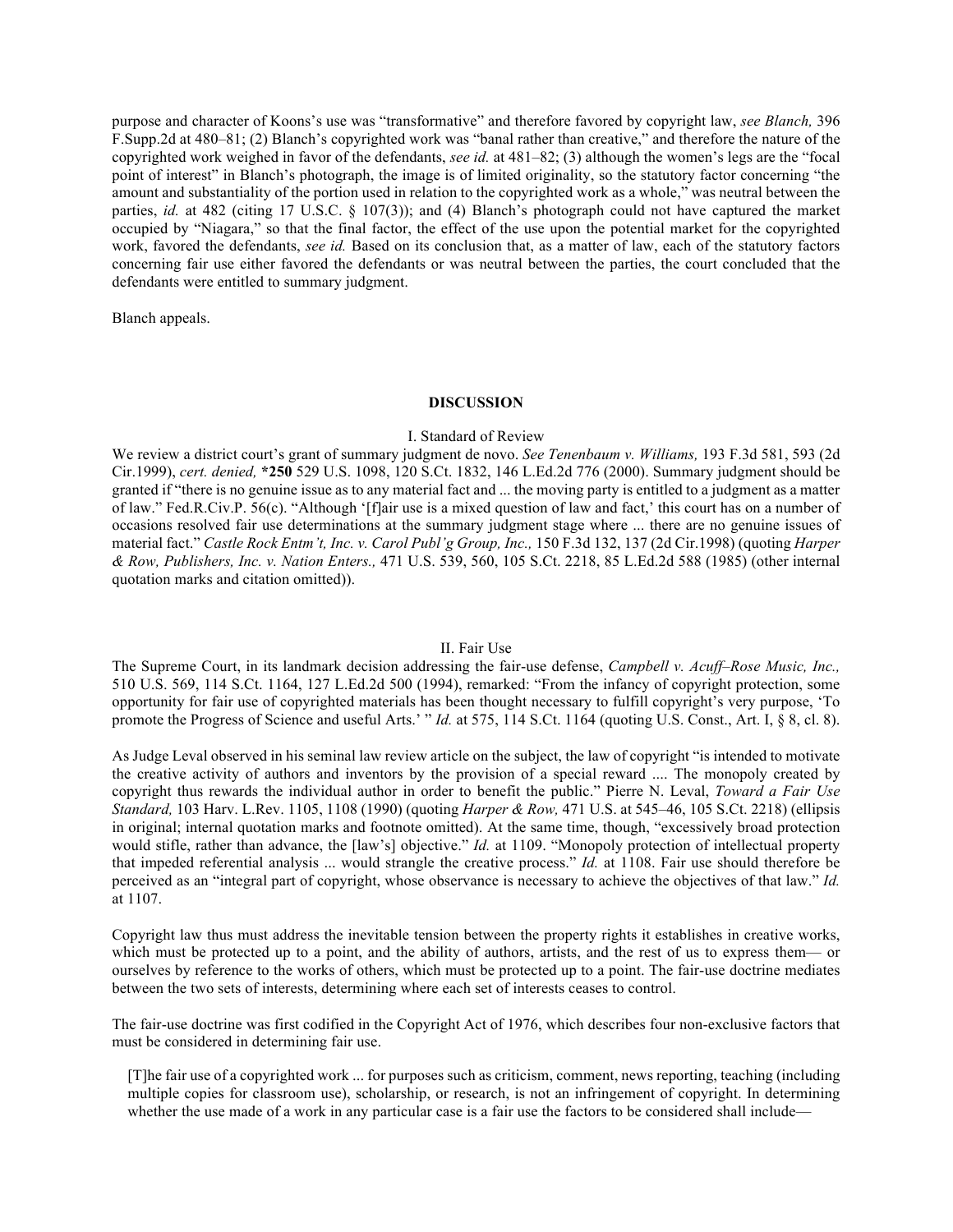(1) the purpose and character of the use, including whether such use is of a commercial nature or is for nonprofit educational purposes;

(2) the nature of the copyrighted work;

(3) the amount and substantiality of the portion used in relation to the copyrighted work as a whole; and

(4) the effect of the use upon the potential market for or value of the copyrighted work.

**\*251** The fact that a work is unpublished shall not itself bar a finding of fair use if such finding is made upon consideration of all the above factors.

17 U.S.C. § 107.

As the words of section 107 indicate, the determination of fair use is an open-ended and context-sensitive inquiry. In *Campbell,* the Supreme Court warned that the task

> is not to be simplified with bright-line rules, for the statute, like the doctrine it recognizes, calls for caseby-case analysis. The text employs the terms "including" and "such as" in the preamble paragraph to indicate the illustrative and not limitative function of the examples given, which thus provide only general guidance about the sorts of copying that courts and Congress most commonly had found to be fair uses. Nor may the four statutory factors be treated in isolation, one from another. All are to be explored, and the results weighed together, in light of the purposes of copyright.

*Campbell,* 510 U.S. at 577–78, 114 S.Ct. 1164 (citations and some internal quotation marks omitted). "The ultimate test of fair use ... is whether the copyright law's goal of 'promoting the Progress of Science and useful Arts,' U.S. Const., art. I, § 8, cl. 8, 'would be better served by allowing the use than by preventing it.' " *Castle Rock Entm't,* 150 F.3d at 141 (quoting *Arica Inst., Inc. v. Palmer,* 970 F.2d 1067, 1077 (2d Cir.1992) (alteration incorporated)); *see also Bill Graham Archives v. Dorling Kindersley Ltd.,* 448 F.3d 605, 608 (2d Cir.2006) (similar).

### *A. First Factor: The Purpose and Character of the Use*

The first statutory factor in the fair-use inquiry is "the purpose and character of the use, including whether such use is of a commercial nature or is for nonprofit educational purposes." 17 U.S.C. § 107(1).

*1. "Transformative" Use.* We have, post-*Campbell,* addressed and applied this first factor many times. In *Davis v. The Gap, Inc.,* 246 F.3d 152, 174 (2d Cir.2001), we described it this way:

The heart of the fair use inquiry is into the first specified statutory factor identified as "the purpose and character of the use." 17 U.S.C. § 107(1). This formulation, as the Supreme Court observed in *Campbell,* 510 U.S. at 578, 114 S.Ct. 1164, draws on Justice Story's famous reference in *Folsom v. Marsh,* 9 F. Cas. 342, 348 (C.C.D.Mass.1841) (No. 4901), to "the nature and objects of the selections made." As the *Campbell* Court explained,

The central purpose of this investigation is to see, in Justice Story's words, whether the new work merely "supersedes the objects" of the original creation, or instead adds something new, with a further purpose or different character, altering the first with new expression, meaning, or message ..., in other words, whether and to what extent the new work is "transformative." Although such transformative use is not absolutely necessary for a finding of fair use, the goal of copyright, to promote science and the arts, is generally furthered by the creation of transformative works. *Such transformative works thus lie at the heart of the fair use doctrine's guarantee of breathing space .... Campbell,* 510 U.S. at 579, 114 S.Ct. 1164 (emphasis added [in *Davis* ] ) (alteration in original) (citations omitted).

*Id.* If " 'the secondary use adds value to the original—if [copyrightable expression in the original work] is used as raw material, transformed in the creation of new information, new aesthetics, new insights **\*252** and understandings—this is the very type of activity that the fair use doctrine intends to protect for the enrichment of society.' " *Castle Rock Entm't,* 150 F.3d at 142 (quoting Leval, *supra,* at 1111; brackets in *Castle Rock* ).3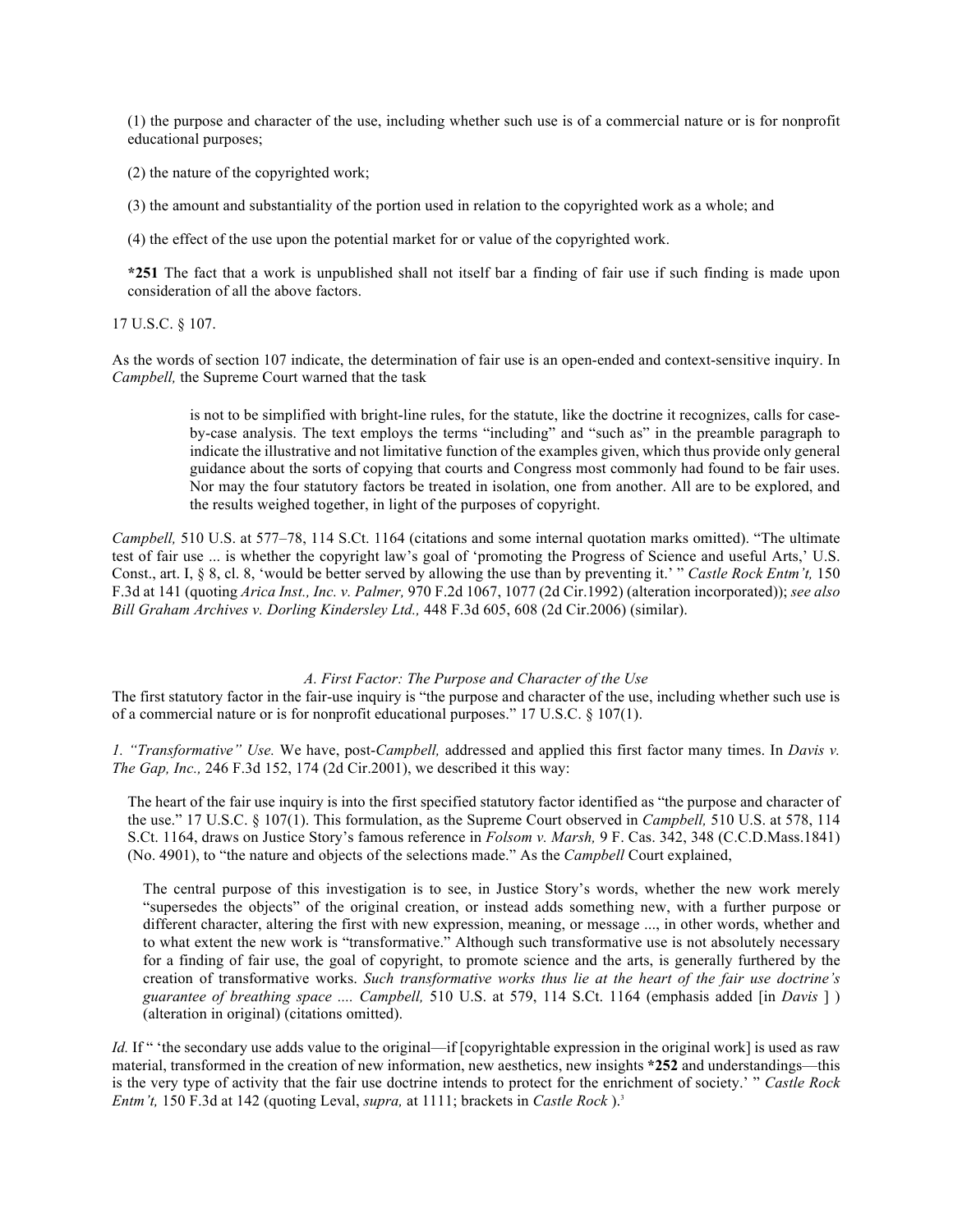Koons does not argue that his use was transformative solely because Blanch's work is a photograph and his a painting, or because Blanch's photograph is in a fashion magazine and his painting is displayed in museums. He would have been ill advised to do otherwise. We have declined to find a transformative use when the defendant has done no more than find a new way to exploit the creative virtues of the original work.<sup>4</sup> See Davis, 246 F.3d at 174 (use of plaintiff's eyewear in a clothing advertisement not transformative because it was "worn as eye jewelry in the manner it was made to be worn"); *Castle Rock Entm't,* 150 F.3d at 142–43 (quiz book called the "*Seinfeld* Aptitude Test" not transformative when its purpose was "to repackage [the television show] *Seinfeld* to entertain *Seinfeld* viewers"); *Ringgold v. Black Entm't Television, Inc.* 126 F.3d 70, 79 (2d Cir.1997) (copy of plaintiff's painting used as decoration for a television program's set not transformative because it was used for "the same decorative purpose" as the original).

But Koons asserts—and Blanch does not deny—that his purposes in using Blanch's image are sharply different from Blanch's goals in creating it. *Compare* Koons Aff. at ¶ 4 ("I want the viewer to think about his/her personal experience with these objects, products, and images and at the same time gain new insight into how these affect our lives.") *with* Blanch Dep. at 112–113 ("I wanted to show some sort of erotic sense[;] ... to get ... more of a sexuality to the photographs."). The sharply different objectives that Koons had in using, and Blanch had in creating, "Silk Sandals" confirms the transformative nature of the use. *See Bill Graham Archives,* 448 F.3d at 609 (finding transformative use when defendant's purpose in using copyrighted concert poster was "plainly different from the **\*253** original purpose for which they were created"); *see also* 17 U.S.C. § 107(1) (first fair-use factor is the "*purpose* and character of the use" (emphasis added)).

Koons is, by his own undisputed description, using Blanch's image as fodder for his commentary on the social and aesthetic consequences of mass media. His stated objective is thus not to repackage Blanch's "Silk Sandals," but to employ it " 'in the creation of new information, new aesthetics, new insights and understandings.' " *Castle Rock Entm't,* 150 F.3d at 142 (quoting Leval, *supra,* 103 Harv. L.Rev. at 1111). When, as here, the copyrighted work is used as "raw material," *Castle Rock Entm't,* 150 F.3d at 142 (internal quotation marks and citation omitted), in the furtherance of distinct creative or communicative objectives, the use is transformative. *Id.*; *see also Bill Graham Archives,* 448 F.3d at 609 (use of concert posters "as historical artifacts" in a biography was transformative); *Leibovitz v. Paramount Pictures Corp.,* 137 F.3d 109, 113 (2d Cir.1998) (parody of a photograph in a movie poster was transformative when "the ad [was] not merely different; it differ[ed] in a way that may reasonably be perceived as commenting" on the original).

The test for whether "Niagara's" use of "Silk Sandals" is "transformative," then, is whether it "merely supersedes the objects of the original creation, or instead adds something new, with a further purpose or different character, altering the first with new expression, meaning, or message." *Campbell,* 510 U.S. at 579, 114 S.Ct. 1164 (internal quotation marks and citation omitted, alteration incorporated); *Davis,* 246 F.3d at 174 (same). The test almost perfectly describes Koons's adaptation of "Silk Sandals": the use of a fashion photograph created for publication in a glossy American "lifestyles" magazine—with changes of its colors, the background against which it is portrayed, the medium, the size of the objects pictured, the objects' details and, crucially, their entirely different purpose and meaning—as part of a massive painting commissioned for exhibition in a German art-gallery space. We therefore conclude that the use in question was transformative.

*2. Commercial Use.* Koons made a substantial profit from the sale of "Niagara." And "whether [the] use [in question] is of a commercial nature or is for nonprofit educational purposes" is an explicit part of the first fair-use factor. 17 U.S.C. § 107(1). In *American Geophysical Union v. Texaco Inc.,* 60 F.3d 913 (2d Cir.1994), we said:

The commercial/nonprofit dichotomy concerns the unfairness that arises when a secondary user makes unauthorized use of copyrighted material to capture significant revenues as a direct consequence of copying the original work.

Consistent with these principles, courts will not sustain a claimed defense of fair use when the secondary use can fairly be characterized as a form of commercial exploitation, i.e., when the copier directly and exclusively acquires conspicuous financial rewards from its use of the copyrighted material. Conversely, courts are more willing to find a secondary use fair when it produces a value that benefits the broader public interest. The greater the private economic rewards reaped by the secondary user (to the exclusion of broader public benefits), the more likely the first factor will favor the copyright holder and the less likely the use will be considered fair.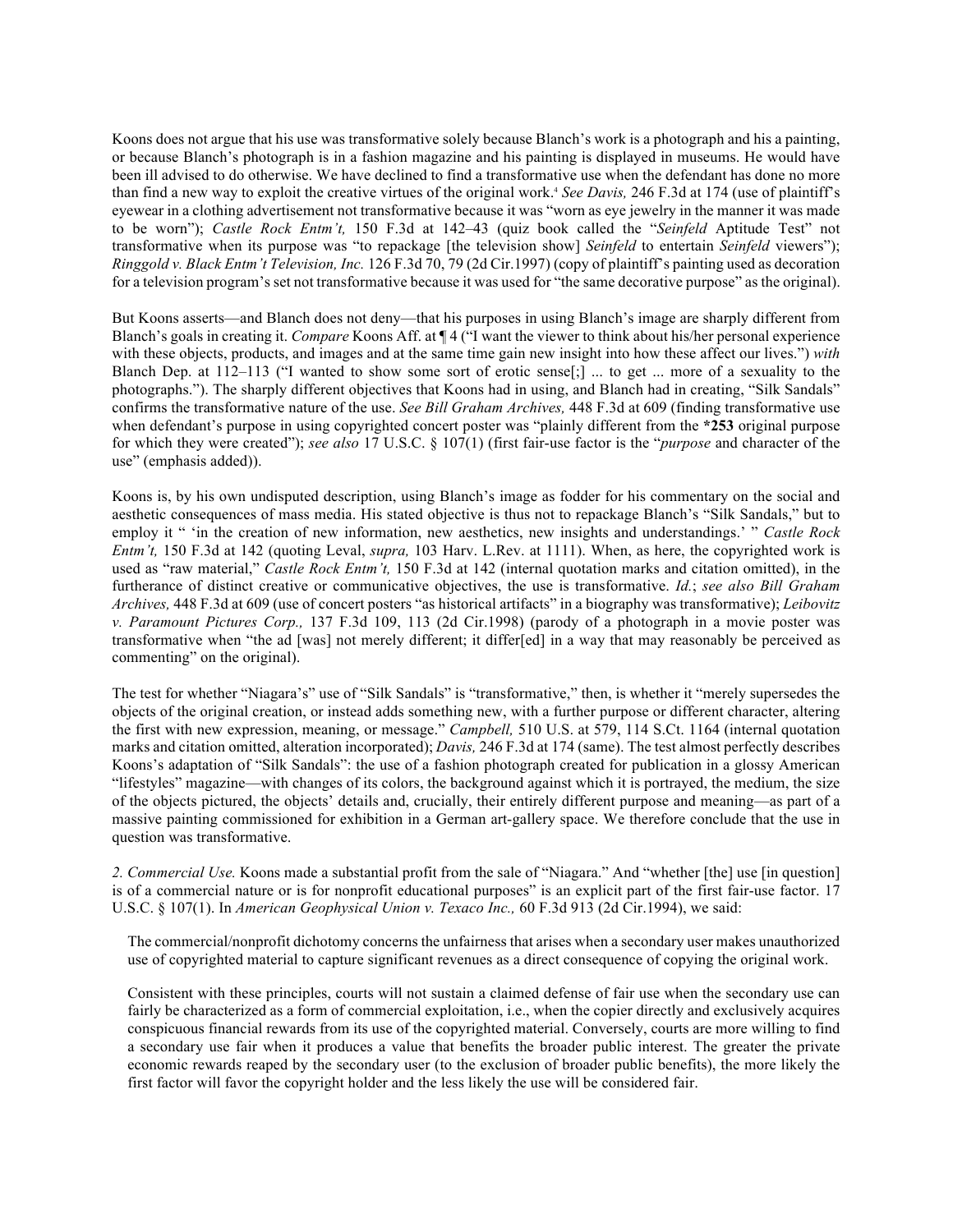*Id.* at 922 (internal quotation marks and citations omitted).

**\*254** But the use at issue in *American Geophysical Union* was photocopying—"an untransformed duplication" of the copyrighted works. *Id.* at 923. And we later observed in *NXIVM Corp. v. Ross Inst.,* 364 F.3d 471 (2d Cir.2004), that

The Supreme Court in *Campbell* rejected the notion that the commercial nature of [a] use could by itself be a dispositive consideration. The *Campbell* opinion observes that "nearly all of the illustrative uses listed in the preamble paragraph of § 107, including news reporting, comment, criticism, teaching, scholarship, and research ... 'are generally conducted for profit,' " *Campbell,* 510 U.S. at 584, 114 S.Ct. 1164 (quoting *Harper & Row,* 471 U.S. at 592, 105 S.Ct. 2218) (Brennan, J., dissenting), and that Congress "could not have intended" a rule that commercial uses are presumptively unfair. *Id.* The commercial objective of the secondary work is only a subfactor within the first factor. "The more transformative the new work, the less will be the significance of other factors, like commercialism, that may weigh against a finding of fair use." *Id.* at 579, 114 S.Ct. 1164. Finding the work substantially transformative, the district court properly discounted the secondary commercial nature of the use. We agree.

*Id.* at 477–78; *see also Campbell,* 510 U.S. at 591, 114 S.Ct. 1164 ("When a commercial use amounts to mere duplication of the entirety of an original, it clearly 'supersedes the objects,' *Folsom v. Marsh,* 9 F. Cas. at 348, of the original and serves as a market replacement for it, making it likely that cognizable actionable market harm to the original will occur. But when, on the contrary, the second use is transformative, market substitution is at least less certain, and market harm may not be so readily inferred."); *Davis,* 246 F.3d at 174–75 (similar to *NXIVM Corp.*); *Leibovitz,* 137 F.3d at 113 (similar); *Am. Geophysical Union,* 60 F.3d at 921–22 (similar).

We do not mean to suggest that the commercialism of the use by the secondary user of the original is not relevant to the inquiry. But here, since the "new work" is "substantially transformative," *NXIVM Corp.,* 364 F.3d at 478, "the significance of other factors, [including] commercialism, are of [less significance]," *id.* (quoting *Campbell,* 510 U.S. at 579, 114 S.Ct. 1164). We therefore "discount[ ] the secondary commercial nature of the use." *Id.*

It can hardly be said, moreover, that the defendants' economic gains from "Niagara" were "to the exclusion of broader public benefits." *Am. Geophysical Union,* 60 F.3d at 921–22. Notwithstanding the fact that artists are sometimes paid and museums sometimes earn money, the public exhibition of art is widely and we think properly considered to "have value that benefits the broader public interest." *Id.* at 922; *see also* 20 U.S.C. § 951 (stating that "access to the arts and the humanities" fosters "wisdom and vision" and makes citizens "masters of their technology and not its unthinking servants").

*3. Parody, Satire, and Justification for the Copying.* The secondary work in *Campbell* was a parody, and some of the language in the opinion, and some of the cases following it, *see, e.g., Leibovitz v. Paramount Pictures Corp., supra,* are specifically about parody. "Niagara," on the other hand, may be better characterized for these purposes as satire its message appears to target the genre of which "Silk Sandals" is typical, rather than the individual photograph itself. *See Rogers,* 960 F.2d at 310 (concluding that a previous work by Koons was not a parody because "the copied work must be, at least in part, an object of the parody" and it was "difficult to discern [in Koons's work] any parody **\*255** of the photograph ... itself"); *Campbell,* 510 U.S. at 581 n. 15, 114 S.Ct. 1164 ("Satire has been defined as a work 'in which prevalent follies or vices are assailed with ridicule,' 14 Oxford English Dictionary, ... at 500, or are 'attacked through irony, derision, or wit,' American Heritage Dictionary ... at 1604.").

We have applied *Campbell* in too many non-parody cases to require citation for the proposition that the broad principles of *Campbell* are not limited to cases involving parody. But the satire/parody distinction may nevertheless be relevant to the application of these principles. As the *Campbell* Court observed, "[p]arody needs to mimic an original to make its point, and so has some claim to use the creation of its victim's (or collective victims') imagination, whereas satire can stand on its own two feet and so requires justification for the very act of borrowing." *Id.* at 580– 81, 114 S.Ct. 1164.

It is not, of course, our job to judge the merits of "Niagara," or of Koons's approach to art. *See Campbell,* 510 U.S. at 582, 114 S.Ct. 1164 (" '[I]t would be a dangerous undertaking for persons trained only to the law to constitute themselves final judges of the worth of a work, outside of the narrowest and most obvious limits.' " (quoting *Bleistein v. Donaldson Lithographing Co.,* 188 U.S. 239, 251, 23 S.Ct. 298, 47 L.Ed. 460 (1903) (Holmes, *J.*))). The question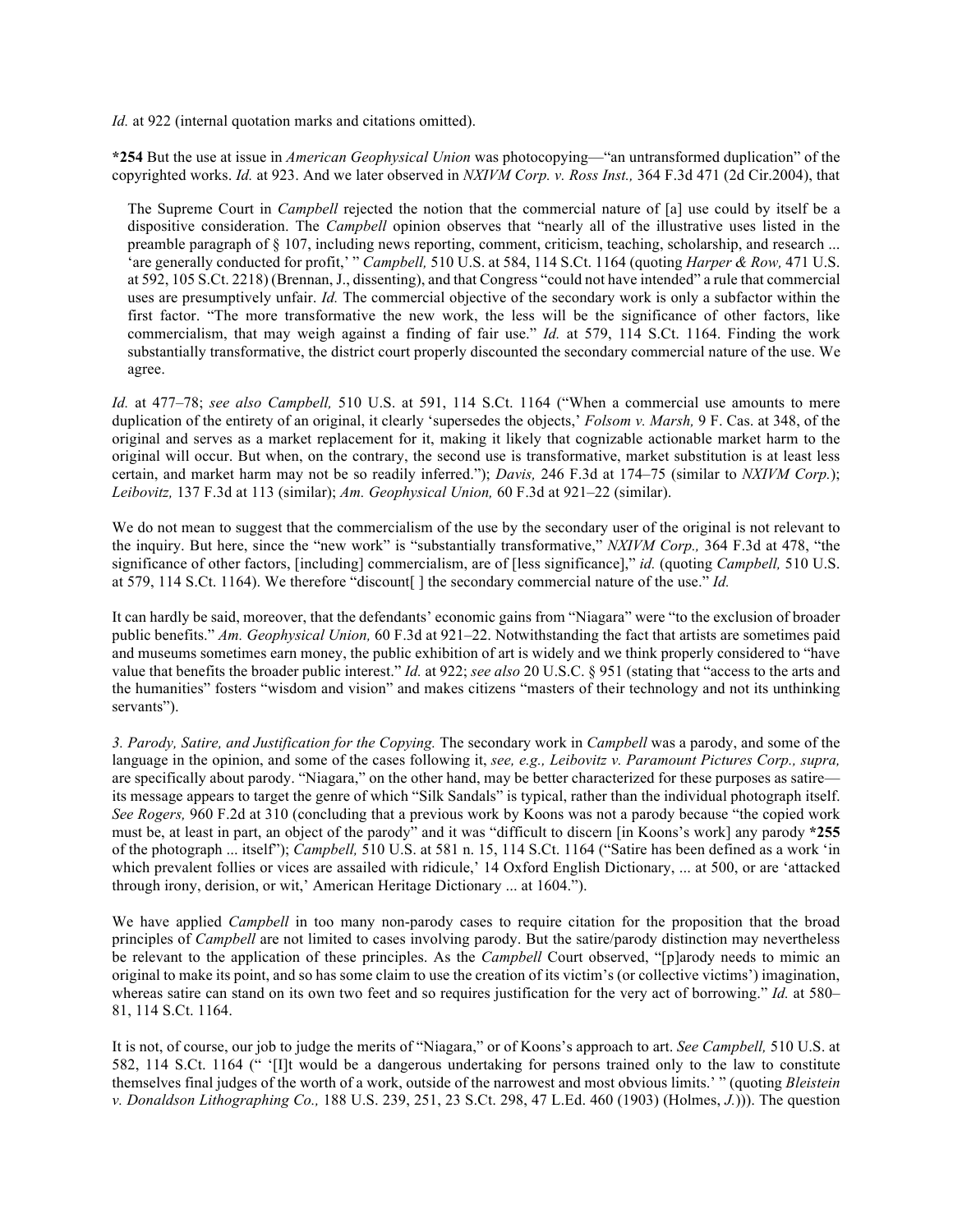is whether Koons had a genuine creative rationale for borrowing Blanch's image, rather than using it merely "to get attention or to avoid the drudgery in working up something fresh." *Id.* at 580, 114 S.Ct. 1164. Although it seems clear enough to us that Koons's use of a slick fashion photograph enables him to satirize life as it appears when seen through the prism of slick fashion photography, we need not depend on our own poorly honed artistic sensibilities. Koons explained, without contradiction, why he used Blanch's image:

> Although the legs in the Allure Magazine photograph ["Silk Sandals"] might seem prosaic, I considered them to be necessary for inclusion in my painting rather than legs I might have photographed myself. The ubiquity of the photograph is central to my message. The photograph is typical of a certain style of mass communication. Images almost identical to them can be found in almost any glossy magazine, as well as in other media. To me, the legs depicted in the Allure photograph are a fact in the world, something that everyone experiences constantly; they are not anyone's legs in particular. By using a fragment of the Allure photograph in my painting, I thus comment upon the culture and attitudes promoted and embodied in Allure Magazine. By using an existing image, I also ensure a certain authenticity or veracity that enhances my commentary—it is the difference between quoting and paraphrasing—and ensure that the viewer will understand what I am referring to.

Koons Aff. at  $\P$  12.<sup>5</sup> We conclude that Koons thus established a "justiffication for] the very act of [his] borrowing." *Campbell,* 510 U.S. at 581, 114 S.Ct. 1164. Whether or not Koons could have created "Niagara" without reference to "Silk Sandals," we have been given no reason to question his statement that the use of an existing image advanced his artistic purposes.

*4. "Bad Faith."* Much has been written about whether good faith was de-emphasized by the advent of *Campbell* or essentially written out of the first part of the fair-use test. The question was thoroughly explored by the majority and concurring opinions in *NXIVM Corp.,* 364 F.3d at 478–79; **\*256** *id.* at 483–87 (Jacobs, J., concurring). In any event, the only act of bad faith alleged here is that Koons used Blanch's photograph without first asking her permission. We are aware of no controlling authority to the effect that the failure to seek permission for copying, in itself, constitutes bad faith. *See Harper & Row,* 471 U.S. at 562–63, 105 S.Ct. 2218 (purloined manuscript); *NXIVM Corp.,* 364 F.3d at 478 (breach of confidentiality agreement); *Rogers,* 960 F.2d at 309 (tearing off of copyright mark); *Weissmann v. Freeman,* 868 F.2d 1313, 1324 (2d Cir.1989) ("total deletion of the original author's name and substitution of the copier's"). And as the *Campbell* Court noted by way of dictum, "If the use is otherwise fair, then no permission need be sought or granted." *Campbell,* 510 U.S. at 585 n. 18, 114 S.Ct. 1164; *see also Castle Rock Entm't,* 150 F.3d at 146 (2d Cir.1998) ("One factor that is of no relevance to the fair use equation, however, is defendants' continued distribution of [the defendants' work] after [the plaintiff] notified defendants of its copyright infringement claim, because '[i]f the use is otherwise fair, then no permission need be sought or granted .... [B]eing denied permission to use a work does not weigh against a finding of fair use.' ") (citing *Campbell,* 510 U.S. at 585 n. 18, 114 S.Ct. 1164) (other citation omitted). In light of that statement by the Supreme Court, it can hardly be said to have been an act of bad faith for Koons to have neither "sought [n]or [been] granted" permission for the use of "Silk Sandals" if, as we find, the use is "otherwise fair."

5. *Conclusions as to the First Factor.* Because Koons's appropriation of Blanch's photograph in "Niagara" was intended to be—and appears to be—"transformative," because the creation and exhibition of the painting cannot fairly be described as commercial exploitation and the "commerciality" of the use is not dispositive in any event, and because there is insufficient indication of "bad faith," we agree with the district court that the first fair-use factor strongly favors the defendants.

# *B. Second Factor: Nature of the Copyrighted Work*

The second statutory factor is "the nature of the copyrighted work." 17 U.S.C. § 107(2). It "calls for recognition that some works are closer to the core of intended copyright protection than others, with the consequence that fair use is more difficult to establish when the former works are copied." *Campbell,* 510 U.S. at 586, 114 S.Ct. 1164.

> Two types of distinctions as to the nature of the copyrighted work have emerged that have figured in the decisions evaluating the second factor: (1) whether the work is expressive or creative, such as a work of fiction, or more factual, with a greater leeway being allowed to a claim of fair use where the work is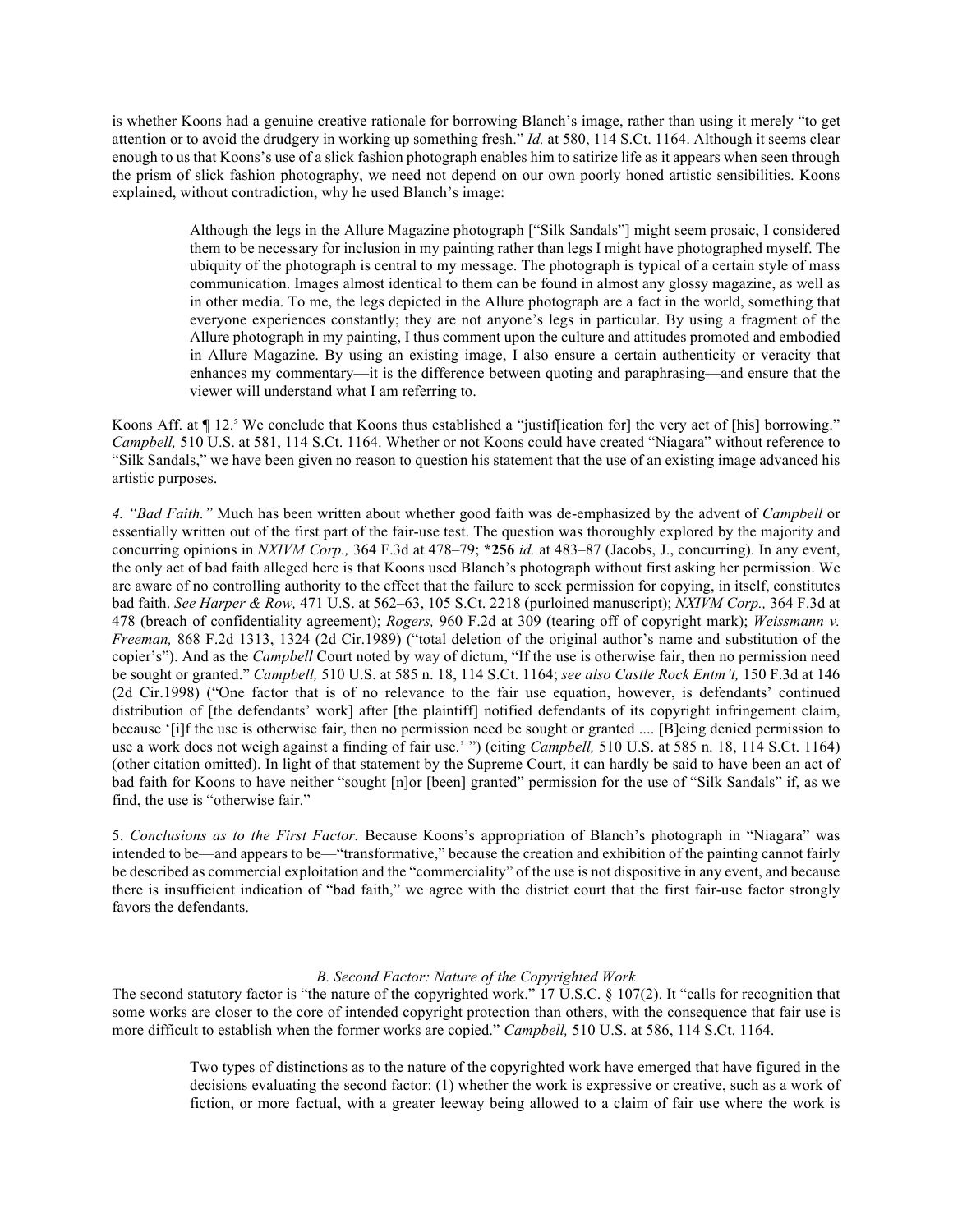factual or informational, and (2) whether the work is published or unpublished, with the scope for fair use involving unpublished works being considerably narrower.

2 Howard B. Abrams, *The Law of Copyright,* § 15:52 (2006).

As noted, Blanch's "Silk Sandals" was published. Under the second of the two considerations mentioned by Abrams, that fact favors the defendants.<sup>6</sup>

**\*257** As for the first consideration, we disagree with the district court's characterization of Blanch's photograph as "banal rather than creative." *Blanch*, 396 F.Supp.2d at 482.<sup>7</sup> Accepting that "Silk Sandals" is a creative work, though, it does not follow that the second fair-use factor, even if it somewhat favors Blanch, has significant implications for on our overall fair-use analysis. As we recently explained, although "the creative nature of artistic images typically weighs in favor of the copyright holder," "the second factor may be of limited usefulness where the creative work of art is being used for a transformative purpose." *Bill Graham Archives,* 448 F.3d at 612; *cf. Campbell,* 510 U.S. at 586, 114 S.Ct. 1164 (stating that the second factor is rarely "likely to help much in separating the fair use sheep from the infringing goats in a parody case"). To paraphrase *Bill Graham Archives,* the second fair-use factor has limited weight in our analysis because Koons used Blanch's work in a transformative manner to comment on her image's social and aesthetic meaning rather than to exploit its creative virtues. *See Bill Graham Archives,* 448 F.3d at 612–13.

### *C. Third Factor: Amount and Substantiality of the Portion Used*

The third factor bearing on fair use is "the amount and substantiality of the portion used in relation to the copyrighted work as a whole." 17 U.S.C. § 107(3). The question is whether " 'the quantity and value of the materials used,' are reasonable in relation to the purpose of the copying." *Campbell,* 510 U.S. at 586, 114 S.Ct. 1164 (quoting *Folsom,* 9 F. Cas. at 348); *see also id.* at 587, 114 S.Ct. 1164 (noting that analysis "calls for thought not only about the quantity of the materials used, but about their quality and importance, too."); *Nihon Keizai Shimbun, Inc. v. Comline Bus. Data, Inc.,* 166 F.3d 65, 73 (2d Cir.1999) (same).

As we have discussed in part II.3 of this opinion, above, Koons asserts that his artistic goals led him to incorporate preexisting images such as Blanch's photograph into his paintings in order to reference certain "fact[s] in the world." Koons Aff. at  $\P$  12. The issue here is not "justification," which we addressed in part II.3. The question is whether, once he chose to copy "Silk Sandals," he did so excessively, beyond his "justified" purpose for doing so in the first place—whether the use was "reasonable in relation to the purpose of the copying." *Campbell,* 510 U.S. at 586, 114 S.Ct. 1164

It seems to us that Koons's copying of "Silk Sandals" was indeed reasonable when measured in light of his purpose, to convey the "fact" of the photograph to viewers of the painting, Koons Aff. at ¶ 12, and in light of the quantity, quality, and importance of the material used, *Campbell,* 510 U.S. at 587, 114 S.Ct. 1164. He did not copy those aspects of "Silk Sandals" "whose power lies in [Blanch's] individualized **\*258** expression." *Harper & Row,* 471 U.S. at 563, 105 S.Ct. 2218. As Blanch testified in her deposition, her key creative decisions in the shoot were the choice of an airplane cabin as a setting and her placement of the female model's legs on the male model's lap. But neither the airplane background nor the man's lap appear in "Niagara." It depicts only the woman's legs and sandal-clad feet. In light of Koons's choice to extract the legs, feet, and sandals in "Silk Sandals" from their background, we find his statement that he copied only that portion of the image necessary to evoke "a certain style of mass communication," Koons Aff. ¶ 12, to be persuasive. We conclude that the amount and substantiality of Koons's copying was "reasonable in relation to the purpose of the copying." *Campbell,* 510 U.S. at 586, 114 S.Ct. 1164. The district court said that "[t]he third factor is neutral as between the parties," *Blanch,* 396 F.Supp.2d at 482; we think that it weighs distinctly in Koons's favor. This modest difference in our views, however, does not alter our ultimate conclusion on fair use.

# *D. Fourth Factor: Market Effects*

The fourth and final statutory factor is "the effect of the use upon the potential market for or value of the copyrighted work." 17 U.S.C. § 107(4).<sup>8</sup> "In considering the fourth factor, our concern is not whether the secondary use suppresses or even destroys the market for the original work or its potential derivatives, but whether the secondary use usurps the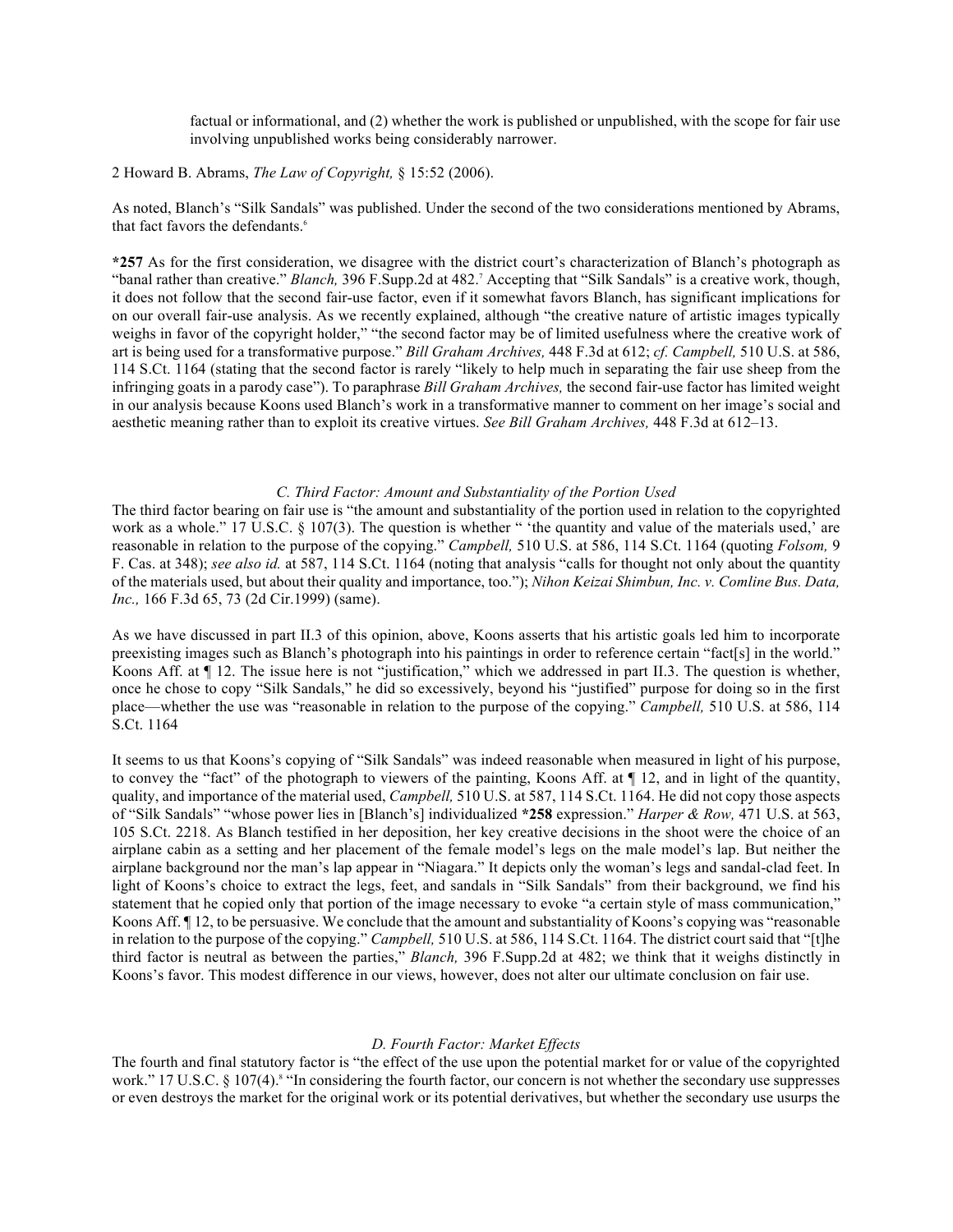market of the original work." *NXIVM Corp.,* 364 F.3d at 481–82. "The market for potential derivative uses includes only those that creators of original works would in general develop or license others to develop." *Campbell,* 510 U.S. at 592, 114 S.Ct. 1164.

Blanch acknowledges that she has not published or licensed "Silk Sandals" subsequent to its appearance in *Allure,* that she has never licensed any of her photographs for use in works of graphic or other visual art, that Koons's use of her photograph did not cause any harm to her career or upset any plans she had for "Silk Sandals" or any other photograph, and that the value of "Silk Sandals" did not decrease as the result of Koons's alleged infringement. In light of these admissions, it is plain that "Niagara" had no deleterious effect "upon the potential market for or value of the copyrighted work." 17 U.S.C. § 107(4). The fourth fair-use factor greatly favors Koons.

# **\*259 CONCLUSION**

Having explored the statutory factors and weighed them together in light of the purposes of copyright, *Campbell,* 510 U.S. at 78, we think that the district court's conclusion was correct—that copyright law's goal of "promoting the Progress of Science and useful Arts," U.S. Const., art. I, § 8, cl. 8, would be better served by allowing Koons's use of "Silk Sandals" than by preventing it, *see Castle Rock Entm't,* 150 F.3d at 141. We therefore conclude that neither he nor the other defendants engaged in or are liable for copyright infringement. We affirm the judgment of the district court.

**\*260**

**\*261**

**\*262** KATZMANN, Circuit Judge, concurring.

I concur in the disposition of this case and appreciate the very considerable thinking in the majority opinion. I agree that Koons' work is highly transformative of Blanch's, using it as raw material for an entirely different type of art, and that his use of Blanch's work furthered a purpose (art that comments on existing images by juxtaposing them against others) that can make a finding of fair use appropriate. In both respects, the facts of this case are quite distinguishable from those of *Rogers v. Koons,* 960 F.2d 301 (2d Cir.1992), in which Koons slavishly recreated a copyrighted work in a different medium without any objective indicia of transforming it or commenting on the copyrighted work. Moreover, the fourth factor of the fair-use analysis dramatically favors Koons, in that Blanch failed to show that Koons' use of her work actually harmed her in any way. She thus stands in stark contrast to the plaintiff in *Rogers,* for whom licensing of his work in general, and the appropriated work in particular, yielded considerable revenue. On the facts of this case, it is easy to conclude that the copyright law's goals are better served by a finding of fair use.

I respectfully part company with the majority opinion, however, because I believe it sweeps more broadly in several places than is necessary to decide this simple case. For example, I see no need to state that we "discount[ ] the secondary commercial nature of the use." *See* Majority Op. at 254. This language was taken from *NXIVM Corp. v. Ross Inst.,* 364 F.3d 471, 478 (2d Cir.2004), which used it in the context of applying our presumption that the first factor favors the defendant where the use is for one of the purposes specifically listed in 17 U.S.C. § 107. Here, where Koons' use is not for one of the archetypal purposes specifically contemplated by Congress and such a presumption does not apply, it is uncertain whether we have license to "discount" its commercial nature, as opposed to balancing that consideration against the use's transformativeness and other countervailing concerns—particularly because consideration of a use's commercial nature (unlike its "transformativeness") is explicitly part of our statutory mandate.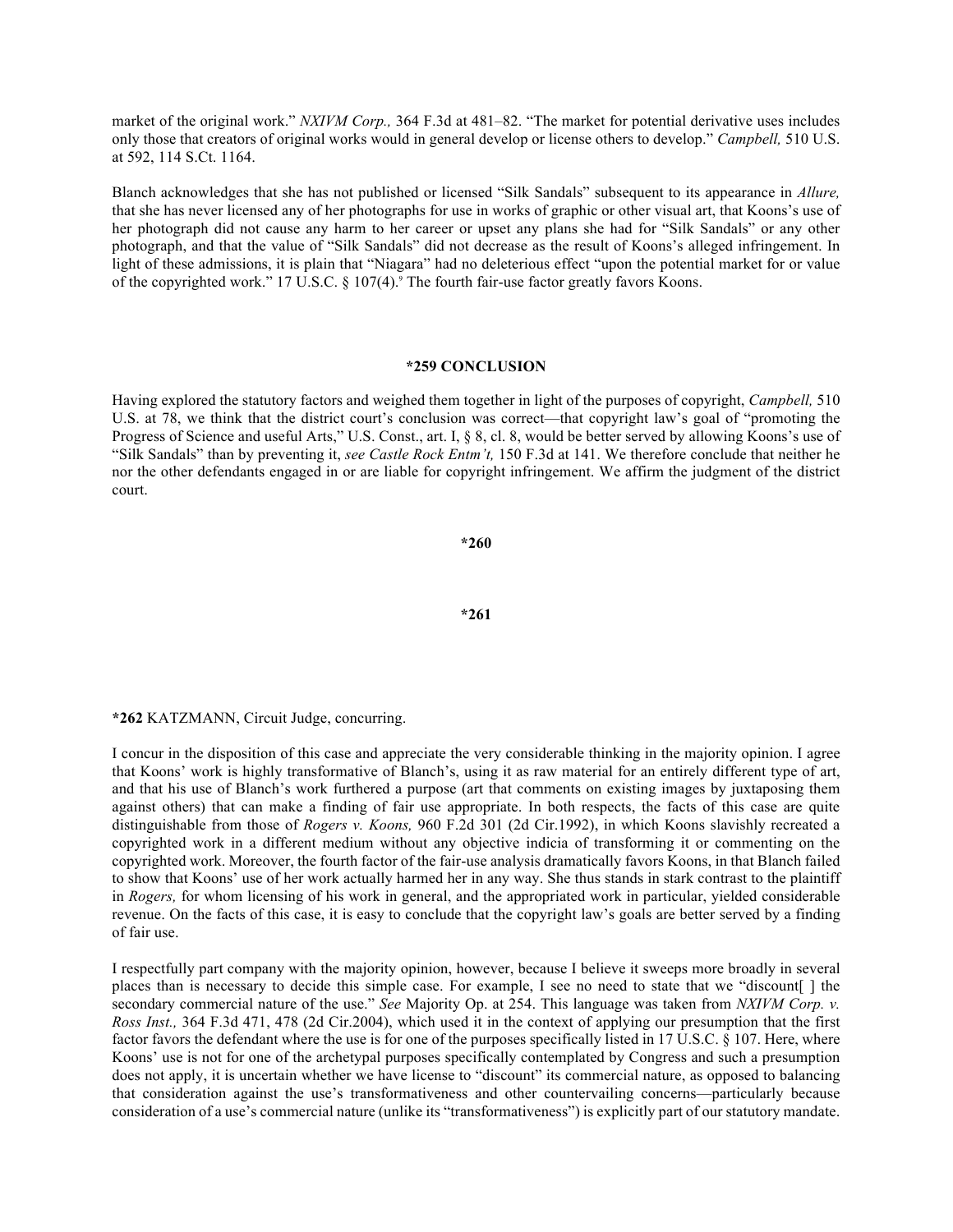*See* 17 U.S.C. § 107(1).

Rather than reaching this question, I would simply apply our established analysis for weighing commercialism, *see Am. Geophysical Union v. Texaco, Inc.,* 60 F.3d 913, 922–23 (2d Cir.1994). As in *Am. Geophysical Union,* "the link between [the defendant's] commercial gain and [the defendant's] copying is somewhat attenuated," in that the copying of Blanch's work was simply one small part of what made Koons' work so valuable rather than the heart of the enterprise. *See* 60 F.3d at 922.

Similarly, there seems to be no need to rely so heavily on what the majority acknowledges is a sentence of dictum in a footnote in *Campbell v. Acuff–Rose Music, Inc.,* 510 U.S. 569, 114 S.Ct. 1164, 127 L.Ed.2d 500 (1994), to the effect that failure to seek authorization, even where doing so would have been feasible, is not relevant to the fair-use inquiry. *See* Majority Op. at 256–57. I see no reason, on these facts, to wade into the contentious battle over the role of good faith in the post-*Campbell* fair use inquiry. Instead, I would simply conclude that whatever bad **\*263** faith Koons may have exhibited in this case, as well as the limited commercial nature of his use, would not outweigh the much stronger considerations pointing toward a finding of fair use.

To be clear, I do not argue with the majority's thoughtful discussion of these points, except to question whether its conclusions are compelled by precedent. If and when I encounter a case that requires me to do so, I may well adopt them. I merely believe that this is not such a case, and so I do not now join what I regard as dicta as applied to these facts.

This is our Circuit's second encounter with Koons' work. His work, like that of other appropriation artists, inherently raises difficult questions about the proper scope of copyright protection and the fair-use doctrine. I would continue to answer those questions as necessary to decide particular cases, mindful that the fair-use inquiry is a fact-specific one that is "not to be simplified with bright-line rules." *Campbell,* 510 U.S. at 577, 114 S.Ct. 1164.

| Footnotes      |                                                                                                                                                                                                                                                                                                                                                                                                                                                                                                                                                                                                                                                                                                                                                                                                                                                                                                                                                     |
|----------------|-----------------------------------------------------------------------------------------------------------------------------------------------------------------------------------------------------------------------------------------------------------------------------------------------------------------------------------------------------------------------------------------------------------------------------------------------------------------------------------------------------------------------------------------------------------------------------------------------------------------------------------------------------------------------------------------------------------------------------------------------------------------------------------------------------------------------------------------------------------------------------------------------------------------------------------------------------|
|                | The Honorable J. Garvan Murtha of the United States District Court for the District of<br>Vermont, sitting by designation.                                                                                                                                                                                                                                                                                                                                                                                                                                                                                                                                                                                                                                                                                                                                                                                                                          |
|                | See E. Kenly Ames, Note, Beyond Rogers v. Koons: A Fair Use Standard for Appropriation,<br>93 Colum. L.Rev. 1473, 1477-80 (1993).                                                                                                                                                                                                                                                                                                                                                                                                                                                                                                                                                                                                                                                                                                                                                                                                                   |
| $\overline{2}$ | Guggenheim's figures for catalogue and postcard sales include sales at the Deutsche<br>Guggenheim Berlin. It is possible, therefore, that those sales are double-counted in Deutsche<br>Bank's and Guggenheim's earnings calculations.                                                                                                                                                                                                                                                                                                                                                                                                                                                                                                                                                                                                                                                                                                              |
| 3              | As the Supreme Court noted in <i>Campbell</i> , however, a finding of transformativeness "is not<br>absolutely necessary for a finding of fair use." Campbell, 510 U.S. at 579, 114 S.Ct. 1164<br>(citing Sony Corp. of Am. v. Universal Studios, Inc., 464 U.S. 417, 455 n. 40, 104 S.Ct. 774,<br>78 L.Ed.2d 574 (1984)); see also 17 U.S.C. § 107 (listing "multiple copies for classroom use"<br>as among the categories of potentially fair uses); Rebecca Tushnet, Copy This Essay: How<br>Fair Use Doctrine Harms Free Speech and How Copying Serves It, 114 Yale L.J. 535, 555<br>(2004) (noting that historically some forms of "pure copying" were "at the core of fair use").<br>Nor is transformativeness necessarily the only important factor. See Campbell, 510 U.S. at<br>578, 114 S.Ct. 1164 ("The four statutory factors  [a]re all to be explored, and the results<br>weighed together, in light of the purposes of copyright."). |
| 4              | It has been suggested that the exploitation of new, complementary markets is the hallmark of<br>fair use. See Ty, Inc. v. Publ'ns Int'l, 292 F.3d 512, 517 (7th Cir.2002) ("[C]opying that is<br>complementary to the copyrighted work (in the sense that nails are complements of hammers)<br>is fair use, but copying that is a substitute for the copyrighted work (in the sense that nails are<br>substitutes for pegs or screws), or for derivative works from the copyrighted work, is not fair<br>use." (citation omitted)); see also 4–13 Melville B. Nimmer & David Nimmer, Nimmer on<br>Copyright $\S$ 13.05[B][1] (2006) ("[I]f  the defendant's work, although containing<br>substantially similar material, performs a different function than that of the plaintiff's, the                                                                                                                                                            |